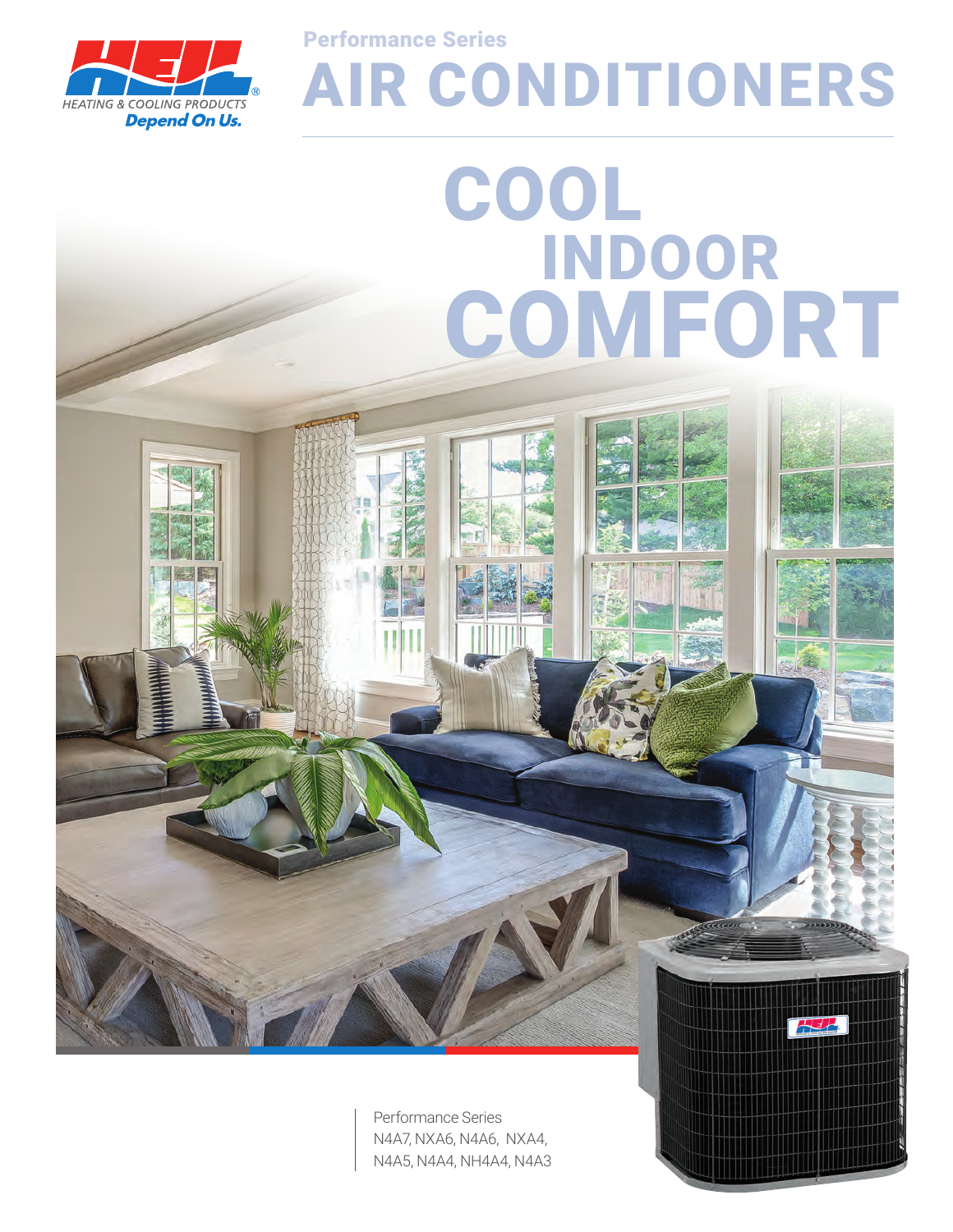# COMFORT WITH **CONFIDENCE**



Choose Heil® heating and cooling equipment so you can enjoy comfort with confidence. Our products deliver exceptional quality, reliability and energy efficiency, backed by time-tested engineering and leading-edge manufacturing. Every unit we make passes a performance check in all phases of operation before it leaves our facility. We call this 100% run testing, and it's one more example of how Heil goes the extra mile for your satisfaction.

# **WHAT MATTERS IN AN AIR CONDITIONER?**

#### ENERGY SAVINGS

SEER (Seasonal Energy Efficiency Ratio) measures the cooling efficiency of an air conditioner during an average cooling season. EER (Energy Efficiency Ratio) measures cooling efficiency of an air conditioner at a set temperature (95° F). For both ratings, the higher the number, the greater the potential for energy savings. Performance System air conditioners offer up to an ENERGY STAR® qualified 17 SEER and 13 EER.

# CONSISTENT COMFORT



Available two-stage models automatically select high- or low-stage cooling as needed to match changing conditions and provide more uniform comfort and higher energy efficiency than standard models.

#### COMBINATIONS THAT WORK FOR YOU



A Heil split-system air conditioner is a properly matched combination of an outdoor air conditioner and a separate indoor unit such as a natural gas, oil, propane or electric furnace or a fan coil. Your Heil dealer can walk you through the options that best fit your needs.

# RUGGED BUILD



We build our air conditioners to last with corrosion-resistant components, rust-resistant finishes and wire hail guard grilles.

#### PEACE OF MIND



Rest easy with a 10-year parts limited warranty upon timely registration.\*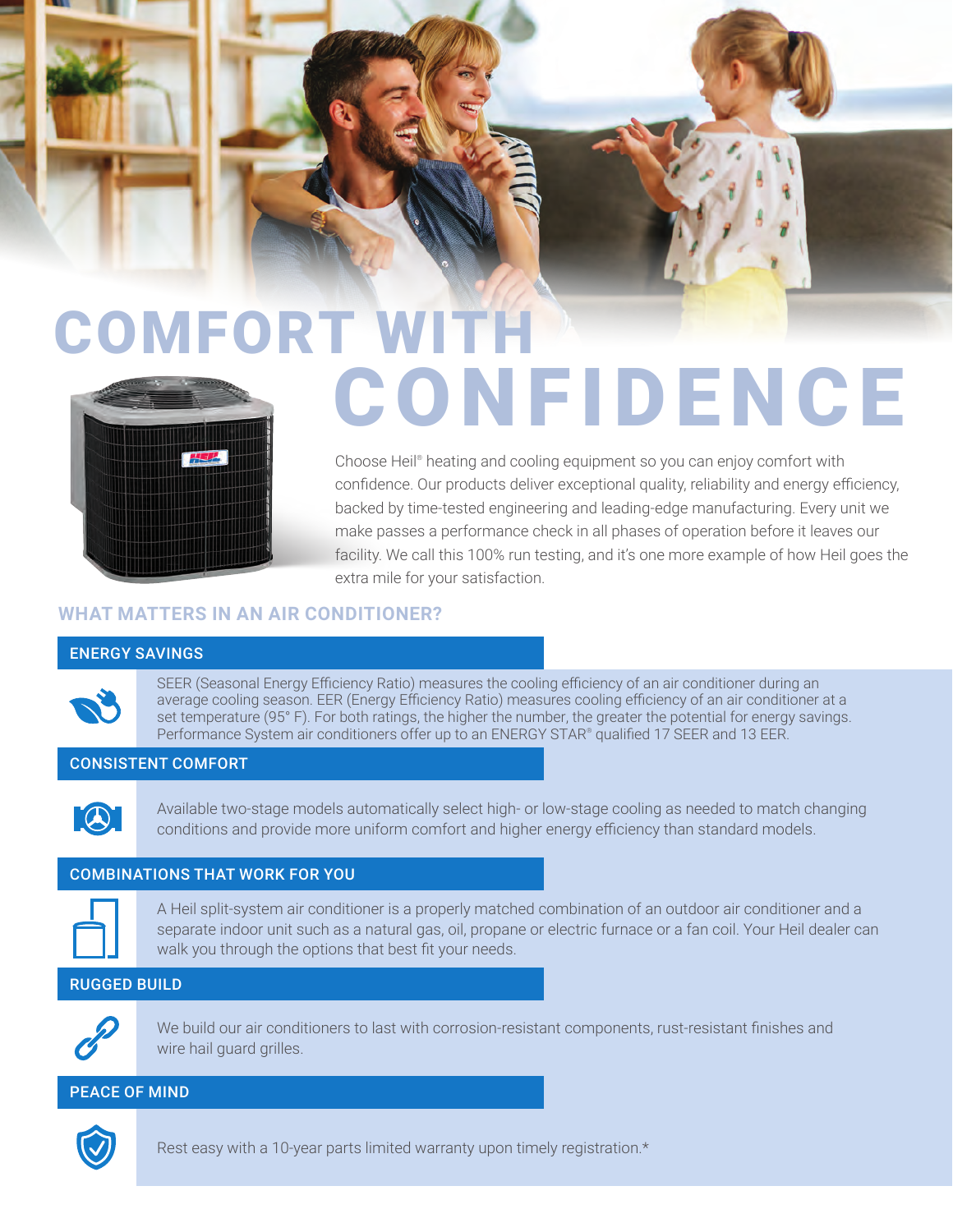# **WHAT SETS HEIL PERFORMANCE AIR CONDITIONERS APART?**

**Durability** – The galvanized steel exterior cabinet with a baked-on paint finish (on most models) is built to weather the seasons, year after year.

**Lasting Corrosion Resistance –** 

Post-painted aluminum fin material and coated wire grille resist material breakdown.

#### **Proven Performance –** Scroll

compressor operates with proven efficiency and reliability and is housed in an extra-thick shell for added durability.

**Performance Series Air Conditioner**

**Effective Air Management –** 

Top-discharge design encourages uniform airflow across the outdoor coil to both improve airflow and minimize sound.

**Efficient Cooling - Durable copper** or aluminum coil tubing (depending on model) allows for efficient heat transfer required for cooling.

**Easy Routine Maintenance –** 

The control panel provides quick and easy access to controls for installation and maintenance, and the protective exterior grille is designed to allow easy coil cleaning.

# **COMPONENTS OF A COMPLETE HEIL SYSTEM**

We offer a complete family of products designed to provide year-round comfort, control and efficiency. Your dealer can help create a properly matched system to best fit your needs and your budget.



Wi-Fi® -enabled smart thermostat learns your schedule for greater efficiency and comfort.



Provides efficient cooling for comfort and potential energy savings.



**Thermostats Gas Furnaces Fan Coils Evaporator Coils** Provides efficient cooling/ heating for comfort and potential energy savings



Matches to the proper outdoor unit to provide more cooling efficiency and years of reliable service.